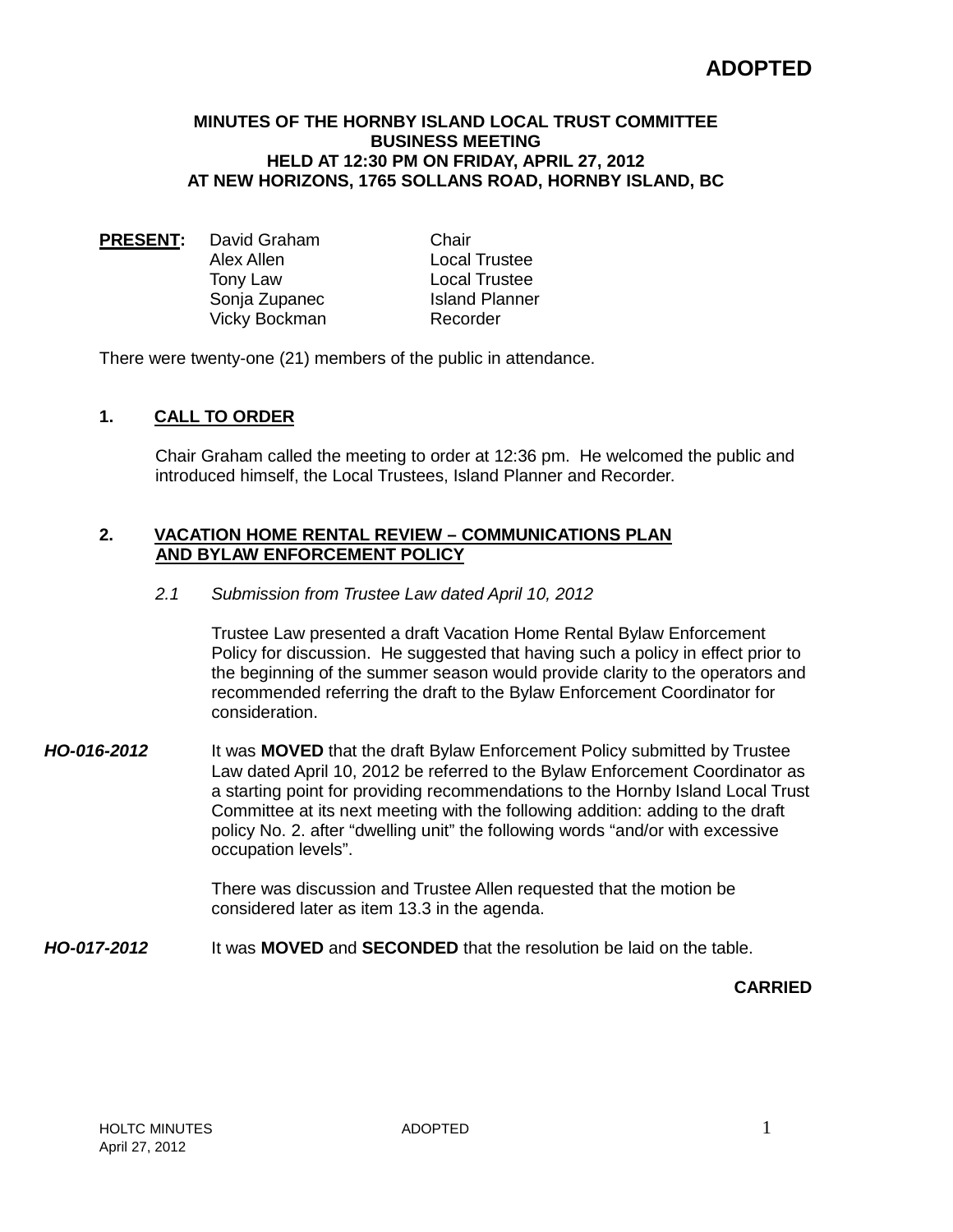#### **3. QUESTIONS AND ANSWERS FOR PROPOSED BYLAW NO. 145 CITED AS "Hornby Island Land Use Bylaw No. 86, 1993, Amendment No. 1, 2012"**

Planner Zupanec explained the contents and objectives of proposed Bylaw No. 145. She advised that the proposed bylaw is the subject of the Public Hearing which will be held after the Question and Answer period and is being considered for further readings later in the agenda. She clarified the purpose of the Question and Answer period and called attention to a reference binder available for the public to peruse which contains information regarding the proposed Bylaw No. 145 and includes submissions received as of April 26, 2012. She advised that the Local Trust Committee will be recessing prior to consideration of the proposed Bylaw to review any submissions received subsequent to the preparation of the binder.

The floor was opened for questions from the public regarding proposed Bylaw No. 145.

**Elspeth Armstrong** – asked if the Local Trust Committee will be able to further amend the proposed Bylaw No. 145.

Planner Zupanec explained that later in the agenda the Local Trust Committee will have the option to consider giving further readings, amend, defer or not proceed with the proposed bylaw.

**William Thomas** – asked for an explanation of the reasoning for the five consecutive months regulation.

Trustee Law summarized the process which led to the consideration of permitted use during five consecutive months. He explained the difficulties of bylaw enforcement monitoring if non-consecutive use were to be permitted and stated that the desire to maintain a residential and not commercial zone was being recognized. He added that a Temporary Use Permit may be applied for if operation is desired for an additional period.

**Dale Chase** – observed that regulation 3.23.2 seems ambiguous and asked if one could live in a tent while renting the house and if so, would that be a bylaw infraction.

Trustee Law clarified that 3.23.2 applies to properties with two legal dwellings. Planner Zupanec confirmed that a tent is not a legal dwelling within the current regulations. It was noted that bylaw enforcement of this type of situation has not been proactive.

**Ruth Goldsmith** – expressed support for permitting camping while renting out a house during some portion of the year. She recognized that many people need income and cannot afford a second dwelling and should not be at risk of bylaw enforcement as a result.

**Elspeth Armstrong** – noted that in the past a separate bylaw could be created that alleviated concerns such as these.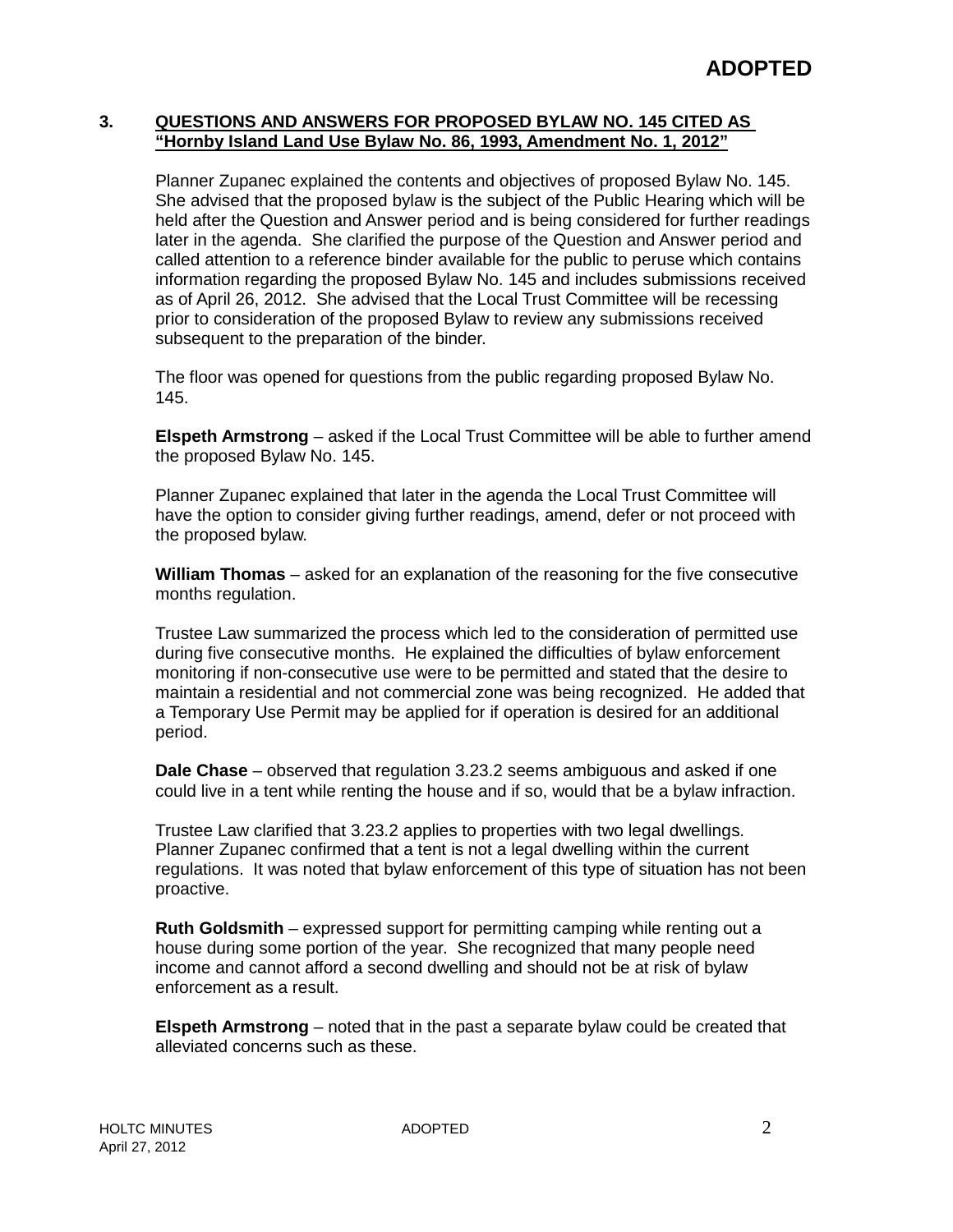Trustee Law responded that this proposed bylaw is not changing circumstances, rather it is expanding possibilities for operators. He added that in general only problem situations are enforced and that the occasional tent has not been enforced in the past, however if more certainty is wanted perhaps the issue could be addressed in the Official Community Plan review.

**Larry Pierce** – confirmed several of the conditions for permitted use of vacation home rentals. He noted that if only problem situations were to be enforced, then asked why not put that into the bylaw.

Trustee Law responded that the proposed amendment is intended to clarify the regulations.

**Bob Bishop** – stated that this bylaw has isolated people and that utilizing existing trailers on his property should be permitted when renting his cottage to provide needed income.

The meeting was recessed at 1:13 pm for the Public Hearing and for the Local Trust Committee to review submissions received regarding proposed Bylaw No. 145. The meeting was reconvened at 1:52 pm.

Chris Jackson, Regional Planning Manager joined the meeting.

# **4. APPROVAL OF AGENDA**

The agenda was adopted by consensus with the following amendments:

- Add item 13.3 Continuation of Discussion: Vacation Home Rental Review Communications Plan and Bylaw Enforcement Policy
- Add item 14.3.2 Email from Cindy Shelest regarding Hornby Island LTC budget information
- Move item 16.1 to after item 11

# **5. MINUTES**

*5.1 Local Trust Committee Meeting Minutes dated March 16, 2012*

The minutes were adopted by consensus with the following amendments:

- Page 3, first paragraph beginning "Trustee Law asked for clarification": remove paragraph and replace with "Trustee Law asked for clarification as to why roadside ditches were identified in this report when these do not seem to be identified in mapping of other local governments that are already compliant."
- Page 8, Item 14.1, first paragraph: replace "Trustee" with "Chair"
- *5.2 Section 26 Resolutions Without Meeting*

There were no Resolutions Without Meeting to report.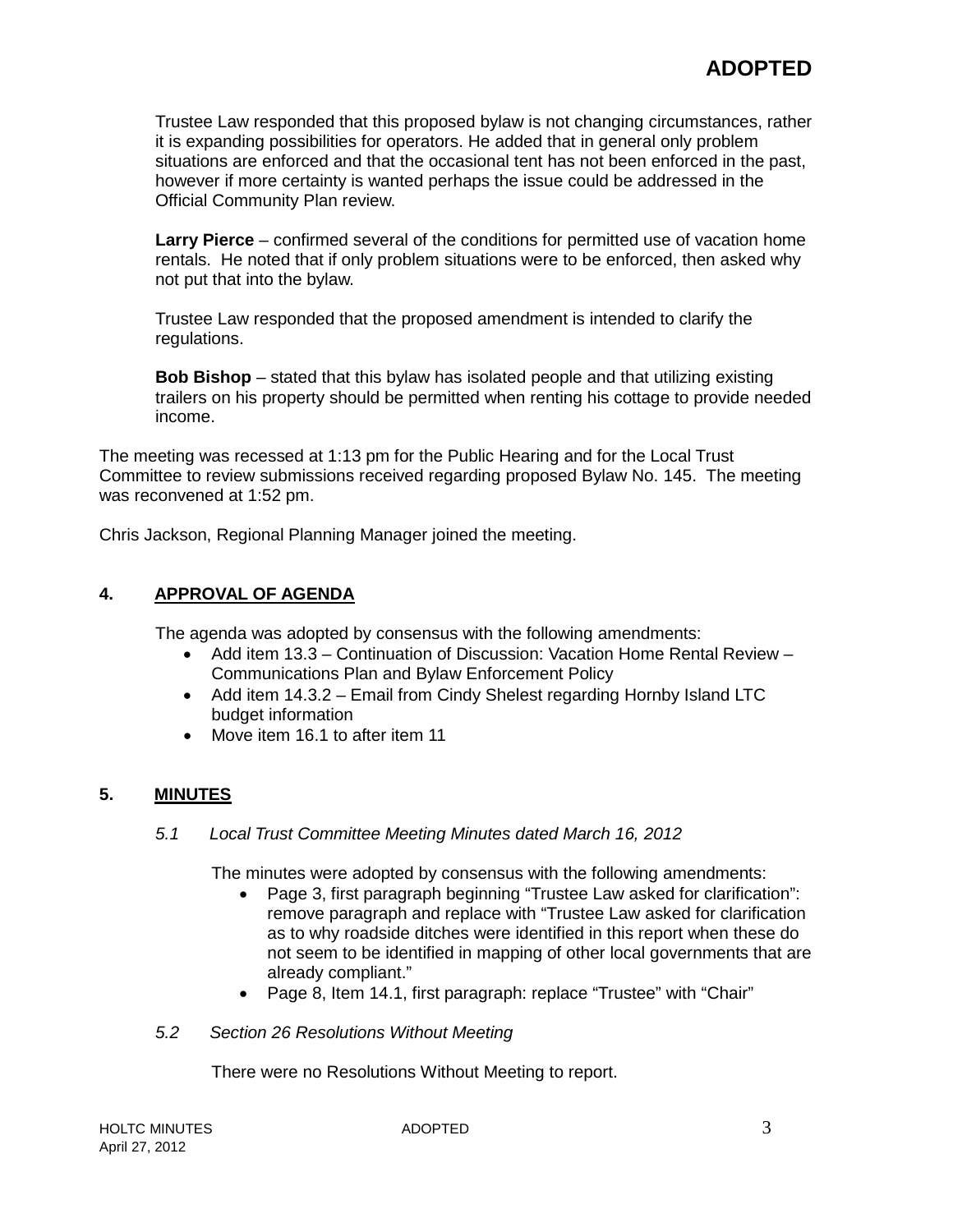#### *5.3 Advisory Planning Commission Minutes*

There were no Advisory Planning Commission minutes.

#### **6. BUSINESS ARISING FROM MINUTES**

#### *6.1 Follow-up Action List dated April 11, 2012*

Planner Zupanec summarized the report and provided updates. The Advisory Planning Commission orientation was confirmed as an activity to facilitate. It was determined that staff will draft the letter responding to K'omoks First Nations' correspondence including topics which were suggested and discussed. The climate change pamphlet was discussed and it was confirmed that it is to remain on the report for future consideration.

#### **7. CORRESPONDENCE**

#### *7.1 Email dated March 28, 2012 from William Thomas regarding Smart Meters on Hornby*

Planner Zupanec reported that her review suggested that the Land Use Bylaw would not consider a smart meter attached to a residence as a commercial microwave tower. She identified another section of the Official Community Plan which could be interpreted to require consultation with the Local Trust Committee prior to installation of new services.

Trustee Law expressed disappointment that his requested meeting with BC Hydro has not occurred and hopes that a letter might encourage a response.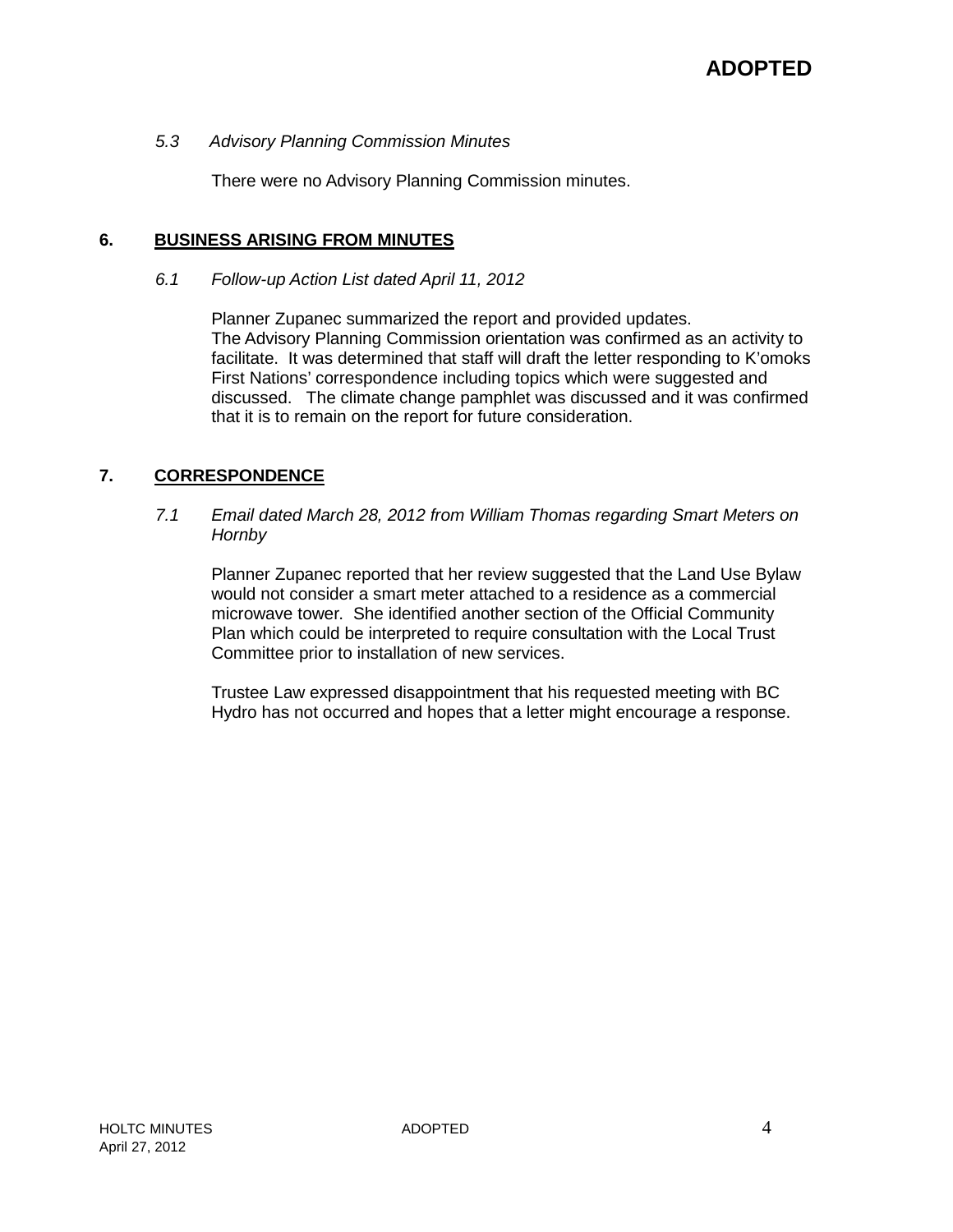*HO-018-2012* It was **MOVED** and **SECONDED** that Chair Graham will write to the President of BC Hydro noting that:

- On June 30, 2011, the Chair of Islands Trust Council wrote to the President of BC Hydro to encourage BC Hydro to engage in consultations with Trust Area residents regarding smart meters;
- On September 9, 2011, the Hornby Island Local Trustees and a representative of the Hornby Island Residents' and Ratepayers' Association met with BC Hydro's Manager of Community Relations to plan a community meeting;
- To date, despite repeated requests, this meeting has not happened;and
- There are significant concerns and questions in this community about the Smart Meter Program with a substantial number of households registering their objections by requesting no installation of wireless smart meters and/or installing metal collars with the intent of preventing removal of the analogue meters.

And requesting that:

• BC Hydro arrange a meeting on Hornby Island involving senior staff to provide information, answer questions, hear concerns and explore possible alternative options to the installation of wireless smart meters on Hornby Island buildings

With the letter copied to the Chair of Islands Trust Council, Hornby Island Residents' and Ratepayers' Association and the Comox Valley MLA and to William Thomas.

# **CARRIED**

*7.2 Letter dated April 3, 2012 from Ministry of Transportation and Infrastructure regarding Issuance of Secondary Residential Access on Ministry of Transportation and Infrastructure Right of Way to Jack and Leah Laurenson, Porpoise Crescent*

Chair Graham noted that as the applicants are not present at this meeting and as the Local Trust Committee is not the decision-making body for Ministry of Transportation and Infrastructure right of way issues, he would prefer to consider the application in general terms.

Trustee Law reported on the Local Trustees' discussions with various parties regarding this application and the concerns of community members he spoke to regarding beach access. He presented a possible motion for discussion which included specific requests for management of beach accesses and possible opportunities for Local Trust Committee involvement in access permit applications to reflect the community perspective. As there was not general agreement with the scope of the possible motion, it was not put forth.

The possibility of requesting the ability to comment on access applications as a part of the process and for the Ministry of Transportation and Infrastructure to defer consideration of any permits without a proper public interest referral period was considered. The general referral protocol was discussed.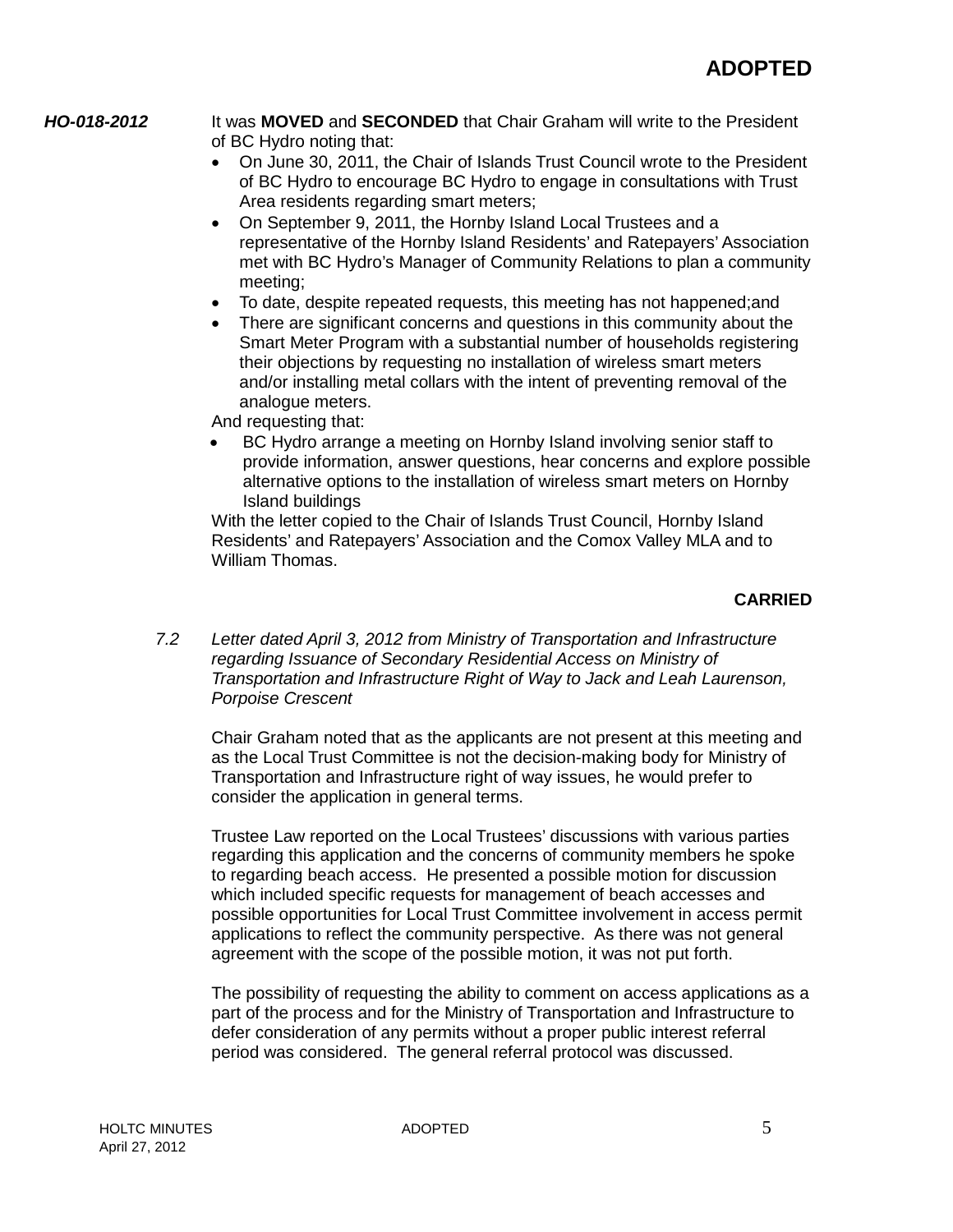Further consideration of the issue was deferred until after agenda item 11.

# **8. TRUSTEES' REPORT**

Trustee Law reported that he attended a Coastal Douglas Fir workshop, organized by the province, which was very well attended. He noted that he attended Trust Fund Board meetings and is excited to be working on the management plan for a new Islands Trust Fund nature reserve which is located on Lasqueti Island. He provided copies of a newsletter with a summary of the Island Trust Fund's Regional Conservation Plan. He stated that meetings with the RCMP to develop strategies as well as the Ferry Advisory Committee to discuss the cable ferry proposal, fares and alcohol consumption on ferries were attended. Trustee Law attended a meeting with representatives from Ministry of Transportation and Infrastructure, Hornby Island Residents' and Ratepayers' Association Executive and Emcon Services to discuss a maintenance program, beach accesses and safety of the Sollans Road junction at Central Road. He reported that he attended a meeting with the Comox Valley Regional District. Additionally, he attended Hornby Advisory Planning Commission meetings focusing on the draft Official Community Plan review. He commended the volunteers on that committee and the work that they are doing.

Trustee Allen reported that he also attended the meeting with Ministry of Transportation and Infrastructure where the safety of Sollans Road near the school and Community Hall, along with suggestions for other problematic roads and potholes were discussed. He suggested that more communication with Comox Valley Regional District would be beneficial to disseminate information that might benefit the community such as the Wood Stove Exchange Program. He noted that the RCMP has indicated that their budget will be reduced however they are planning an increased presence at Big Tribune Bay, more attention to safety on boats, increased focus on responding to drug and alcohol impairment issues and will be exploring utilizing boats for quicker response to Hornby Island. He concluded by advising that the new Islands Trust sandwich board is now in operation to advertise and call attention to Local Trust Committee meetings.

#### **9. CHAIR'S REPORT**

Chair Graham reported on the Association of Vancouver Island and Coastal Communities meeting that he recently attended in Ucluelet. Topics of interest from that meeting included a presentation on the Island Corridor Rail Line status, the role of local governments during oil spill response spearheaded by Sheila Malcolmson of the Islands Trust, a discussion of aquaculture with Fisheries and Oceans Canada and provincial regulators, and a spirited discussion with Richard Bullock, the Chair of the Agricultural Land Commission on his commitment to agricultural land.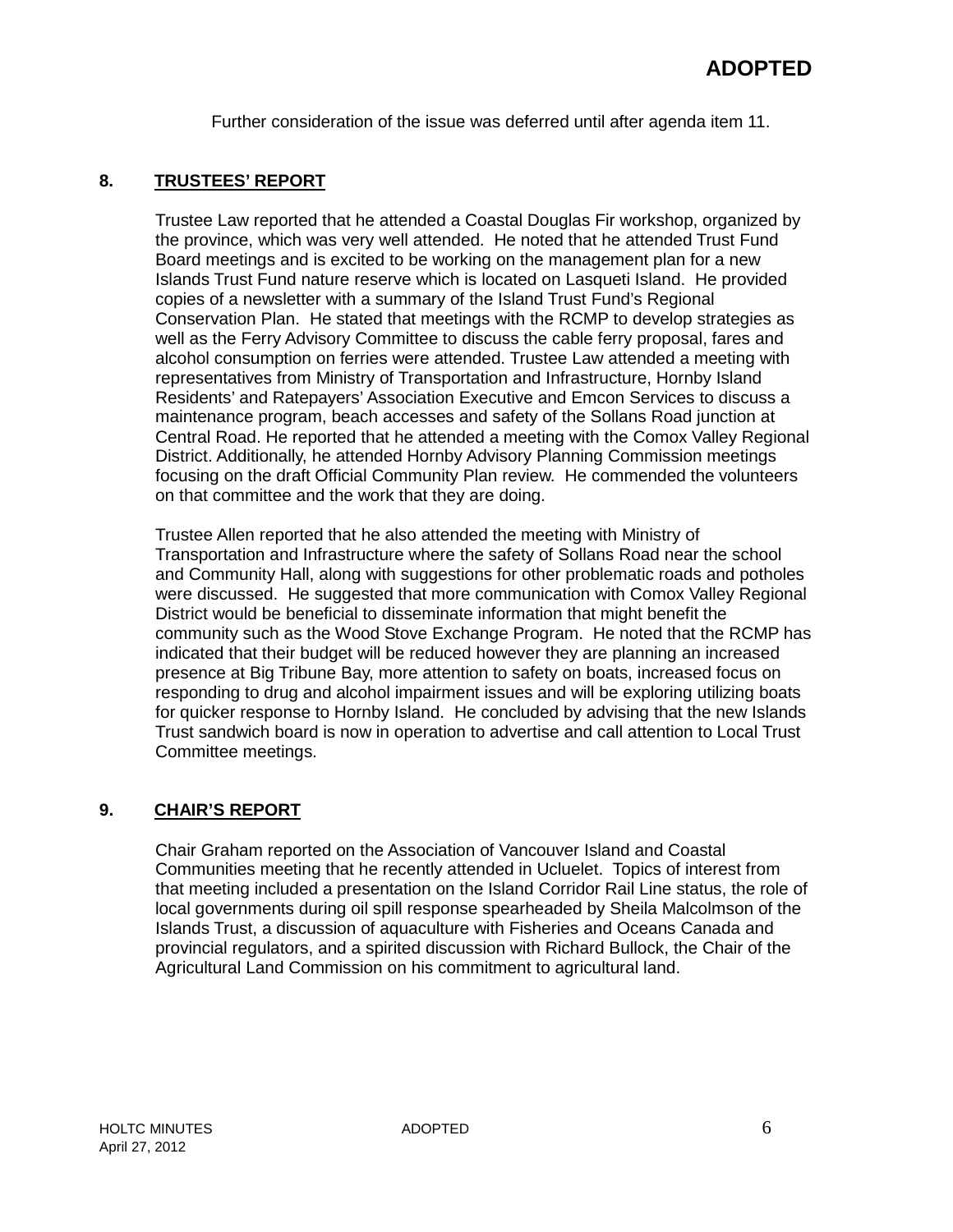# **10. DELEGATIONS**

There were no delegations.

#### **11. TOWN HALL SESSION**

**Sheila Farrington** - stated that she understands that the Islands Trust and the Ministry of Transportation and Infrastructure are currently negotiating a letter of understanding. She asked if this agreement could include beach access topics in addition to road building issues and include a provision for the Local Trust Committee to allow them to form agreements with their local Ministry of Transportation and Infrastructure area managers about local issues. She suggested that this would be helpful as it could result in documents with details distributed for the community's information.

Chair Graham commented that looking at that protocol agreement is a good suggestion and may provide useful opportunities for discussion.

**William Thomas** – suggested that although smart meters may not be officially covered as commercial microwave towers in the Official Community Plan, the number of these meters, neighbourhood collectors and routers on tall power poles on Hornby could violate the intent of the Official Community Plan as not only would they be unsightly but also health hazards. He requested a reconsideration of the issue and clarification or possibly an amendment to the bylaws to be more specific of a prohibition of microwave energy on Hornby Island.

**Christine Hunt** – would like to see the "Living on Hornby Island" brochure include information that removing anything from or disturbing of the foreshore is against the federal law. She noted that this information is generally unknown by visitors and has a detrimental effect on fish and the shore.

**Bob Bishop** – reported that there are a number of lots in Whaling Station Bay with no septic fields and asked the Local Trust Committee to solicit Vancouver Island Health Authority's assistance to address the problem by proving there are adequate septic systems or ensuring installation of government-inspected septic fields.

**Elspeth Armstrong** – said that lack of adequate septic fields is a problem she has seen before and suggested that testing the water at Whaling Station Bay would provide a reliable indicator of a problem.

**Sheila Farrington** – asked if there was a fish-bearing stream flowing beside a beach access road on Ministry of Transportation and Infrastructure land, who would be responsible for the Riparian Areas Regulation.

Regional Planning Manager Jackson responded that if a ministry creates harmful alteration, disruption or disturbances that result in fish dying it could be charged under the Fisheries Act. However the Local Trust Committee needs to identify which streams are Riparian Areas Regulation applicable by mapping and creating development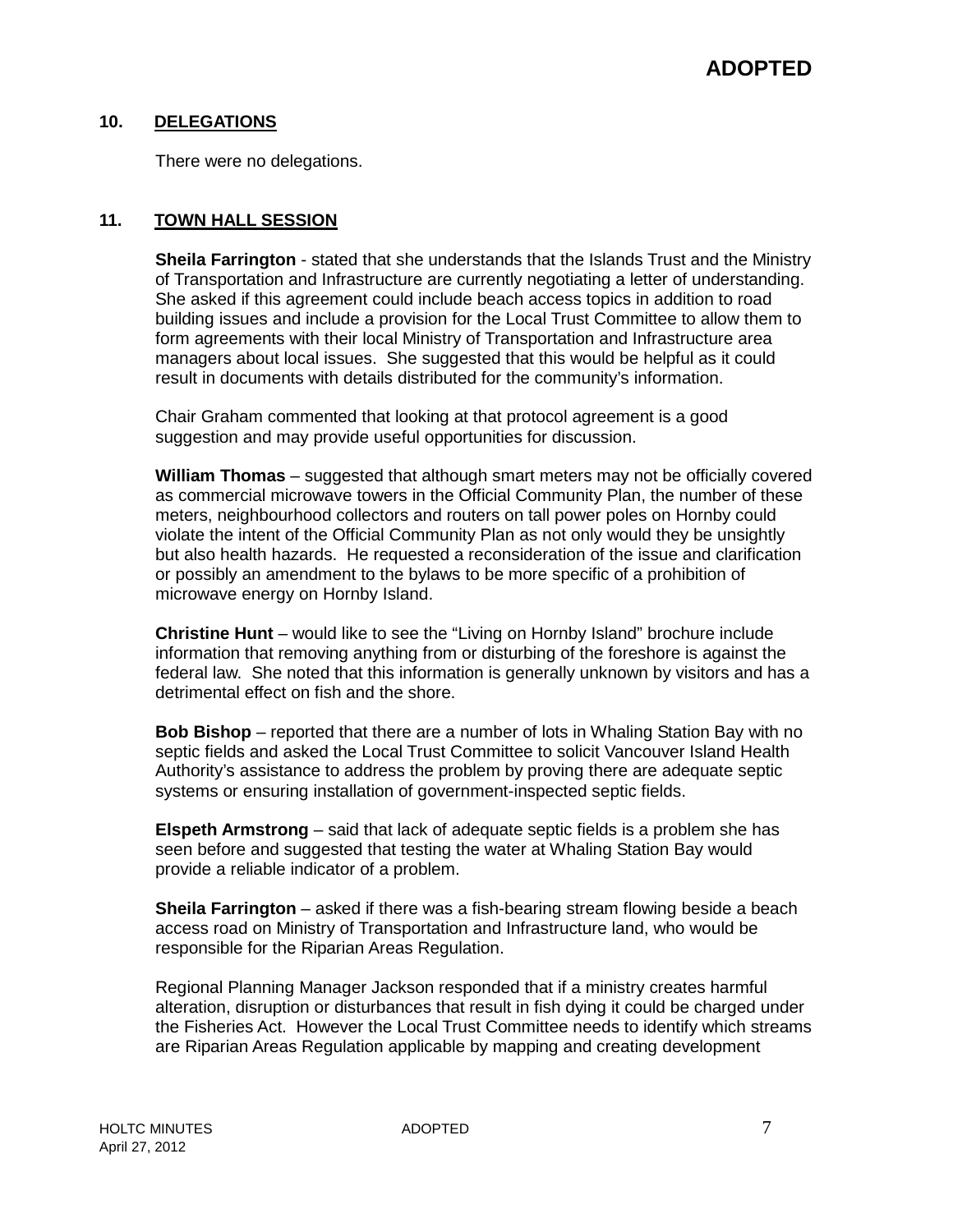permit areas for those streams. He advised that without this mechanism in place there would be no bylaw infraction to enforce.

**Ross Muirhead** – requested clarification of Islands Trust and Comox Valley Regional District jurisdiction over water and sanitation.

Regional Planning Manager Jackson responded that the Comox Valley Regional District regulates community water systems. The Local Trust Committee's involvement in the subdivision process is limited to ensuring quantity and quality of water and the Ministry of Transportation and Infrastructure also reviews water in subdivision applications.

Trustee Law added that the Local Trust Committee has advocacy policies with government agencies and provides input to them on occasion, for example: regarding establishing a community water source on Hornby. He advised that the Local Trust Committee conveys community aspirations to the agencies that do have the responsibility. He added that Vancouver Island Health Authority is responsible for sanitation issues.

**Donna Tuele** – asked if Riparian Areas Regulation applicability determinations are negotiable if a landowner hires an independent specialist to provide information and if that assessment differs from the results obtained by the Islands Trust.

Regional Planning Manager Jackson responded that it is possible, although he qualified that statement by advising that the Riparian Areas Regulation is intended to be a science-based approach based on repeatable observation. He added that a detailed assessment would also provide more information than a simple assessment.

**Donna Tuele** – commented on the beach access issue that was item 7.2 on the agenda, stating that she is familiar with the area and advised that part of the beach access has been used as a driveway continuously by a neighbour, and the new owners are continuing to use the part that has always been used as a driveway as they construct the house.

**Bob Bishop** - reported on road and culvert water redirection work that he had undertaken to support his subdivision request, and stated his opinion that the water catchment reports by Dakin and Dr. Allen were disregarded by the Local Trust Committee in their denial of his subdivision request.

*Chair Graham recessed the meeting at 3:06 pm and reconvened at 3:11 pm.*

*7.2 Letter dated April 3, 2012 from Ministry of Transportation and Infrastructure regarding Issuance of Secondary Residential Access on Ministry of Transportation and Infrastructure Right of Way to Jack and Leah Laurenson, Porpoise Crescent – Continued*

After consideration of the discussion on the issue which occurred earlier in the agenda, Trustee Law suggested an approach to address this application.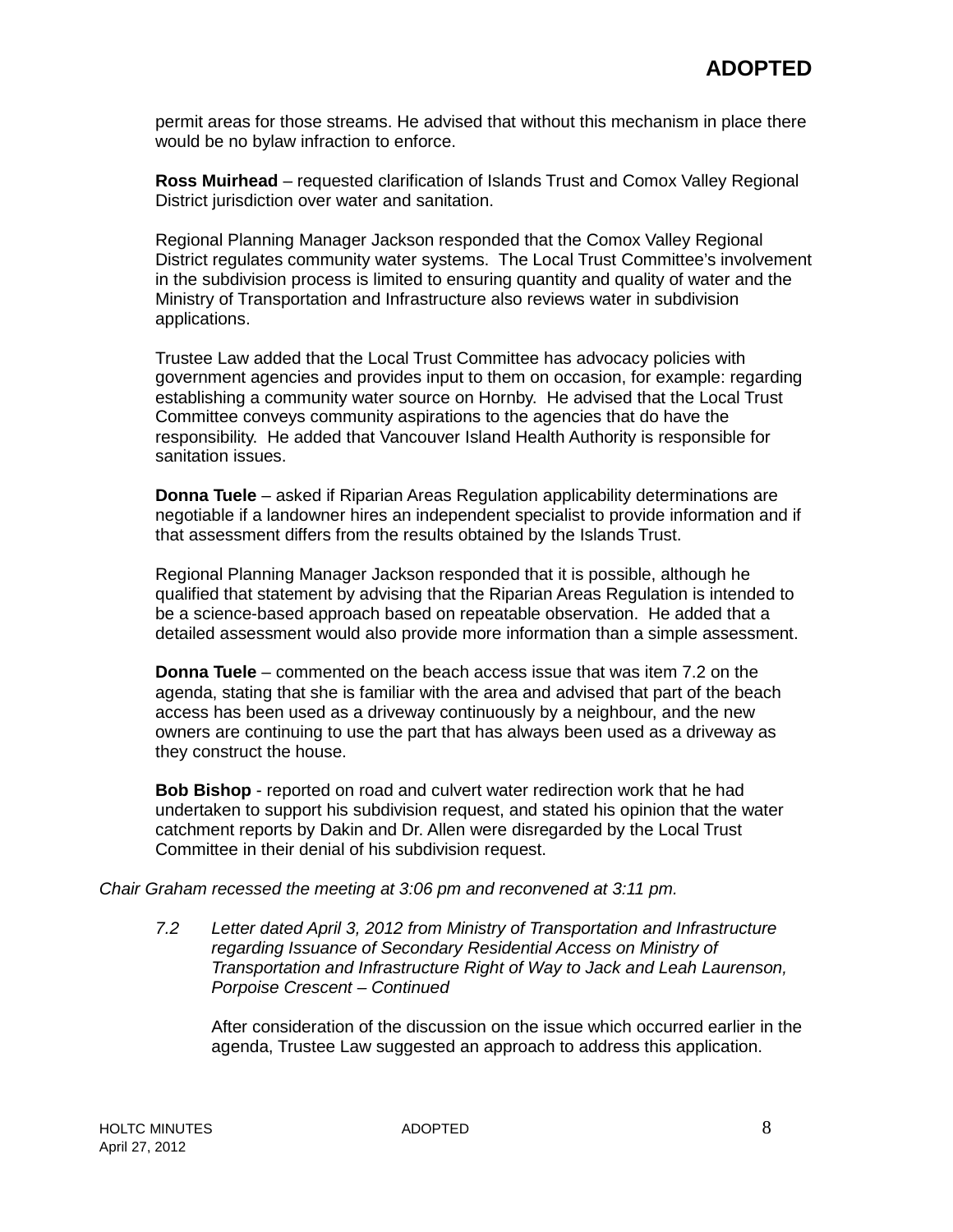*HO-019-2012* It was **MOVED** and **SECONDED** that staff be requested to write to the Ministry of Transportation with respect to the letter dated April 3, 2012 to convey the Local Trust Committee's suggestion that a decision on the application for a secondary residential access be deferred until there has been an opportunity to explore options that would advance policies of the Hornby Island Official Community Plan, including possible involvement of the Comox Valley Regional District.

# **CARRIED**

#### **16. BYLAWS**

#### *16.1 Proposed Bylaw No. 145 cited as "Hornby Island Land Use Bylaw No. 86, 1993, Amendment No. 1, 2012"*

There was discussion regarding possible changes to the proposed amendment in order to address concerns heard about the number and type of permitted legal dwelling units involved on the vacation home rental property and the five consecutive calendar months limitation. The economic benefits to the community and owner occupation on the vacation home rental locations were considered. The difficulties relating to intensification of land use in areas with vulnerable aquifers, bylaw enforcement, and maintenance of residential character in single family residential zones while permitting commercial activity were discussed.

Chair Graham commented that the Islands Trust mandate to preserve and protect is an aspect of this local government that other municipalities do not have, and the implications of increasing density and the impacts on the environment must be considered.

Planner Zupanec advised that some of the changes being considered would require significant reworking of language of the proposed bylaw and could require an additional public hearing or changes to the Official Community Plan. She indicated that good planning practices ensure that proposed regulations are enforceable to provide assurance to the community that their values are being upheld.

It was acknowledged that the vacation home rental season is approaching and the importance of having a clear and sound regulation in place as soon as possible was noted.

*HO-020-2012* It was **MOVED** and **SECONDED** that staff be requested to provide information on proposed Bylaw No.145 of implications of a) removing the word consecutive from proposed regulation 3.23.1 and b) by changing the wording of proposed regulation 3.23.2 to read: despite 3.23.1, on any lot with two legal dwellings one dwelling may be occupied by paying guests at any time while an owner or tenant is resident on the lot.

**CARRIED**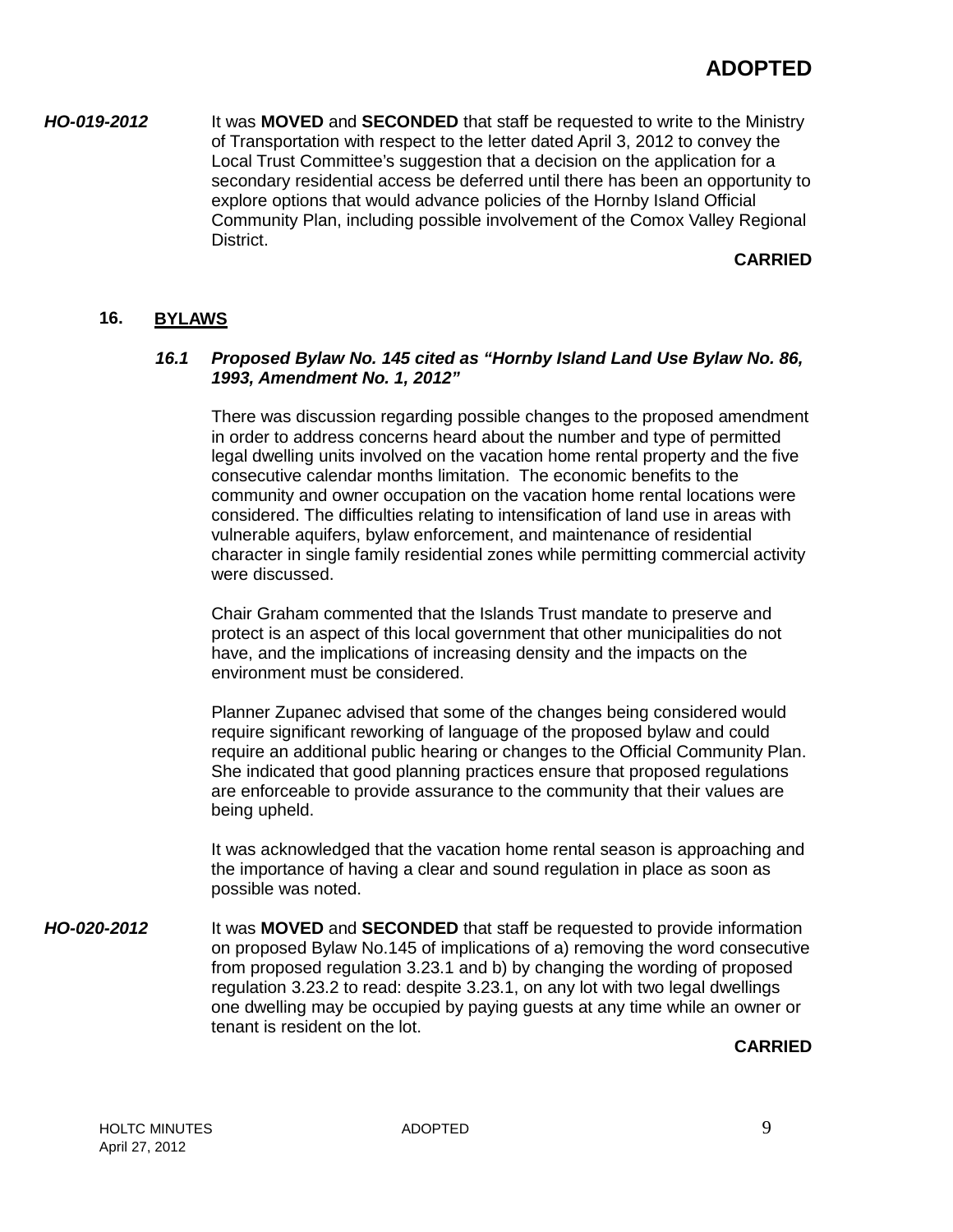# **12. APPLICATIONS AND PERMITS**

None.

# **13. LOCAL TRUST COMMITTEE PROJECTS**

*13.1 HO-OCP-2009.1 (Official Community Plan and Land Use Bylaw Review) 13.1.1 Communication Plan*

Planner Zupanec summarized the Communication Plan.

*HO-021-2012* It was **MOVED** and **SECONDED** that the Hornby Island Local Trust Committee endorse the Communications Plan Matrix for the Hornby Island Official Community Plan and Land Use Bylaw Review Project.

# **CARRIED**

*13.1.2 Draft Official Community Plan and Land Use Bylaw Newsletter*

Planner Zupanec reviewed the need to update the newsletter. It was suggested that it would be beneficial to receive the Advisory Planning Commission's Official Community Plan and Land Use Bylaw review input prior to dissemination of the newsletter and it was determined that this may create uncertainty in the Open House Public Consultation Sessions timing. The systems to distribute the newsletter and for notifications of meetings were outlined.

*HO-022-2012* It was **MOVED** and **SECONDED** that the draft Hornby Island Official Community Plan Land Use Bylaw Review Project Overview be amended by removing the date, time, and location.

#### **CARRIED**

*HO-023-2012* It was **MOVED** and **SECONDED** that the Hornby Island Official Community Plan Land Use Bylaw Review Project newsletter Volume 1, Issue 1 be distributed to all property owners.

#### **CARRIED**

#### *13.1.3 Draft Project Charter*

Planner Zupanec presented the draft HO-OCP-2009.1 Official Community Plan and Land Use Bylaw Review Project Charter for review and endorsement. She indicated that the draft incorporates the changes requested by the Local Trust Committee.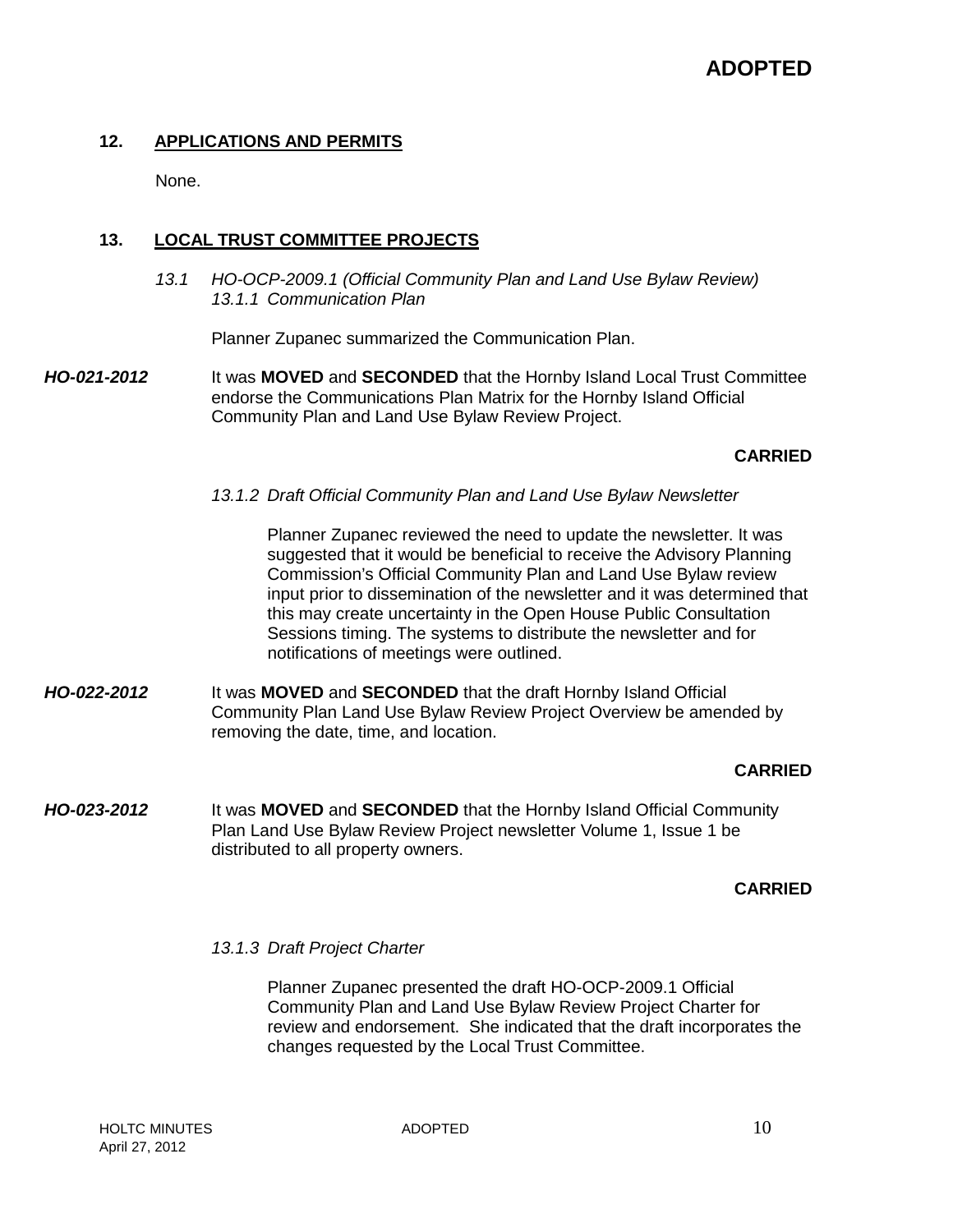*HO-024-2012* It was **MOVED** and **SECONDED** that the Hornby Island Local Trust Committee endorses the HO-OCP-2009.1 Official Community Plan and Land Use Bylaw Review Project Charter dated April 5, 2012.

# **CARRIED**

#### *13.2 Riparian Areas Regulation Compliance Staff Report dated April 5, 2012*

Regional Planning Manager Jackson summarized the staff report which he noted is intended to provide information to the Local Trust Committee and to give specific recommendations for Riparian Areas Regulations implementations options.

Trustee Law noted that a recent change in the Fisheries Act relates to protection of fish habitat and asked if that might change the Riparian Areas Regulation requirements. He also asked if a simplified method of determining whether the three unmapped watersheds on Hornby Island are Riparian Areas Regulation applicable might be possible. He suggested that the community consultation and education component might be difficult prior to this information being known. He added that it is important to have community support and that a reasonable approach is necessary.

Regional Planning Manager Jackson responded that the Province is requiring compliance, the effect of the outcome of the changes to the Fisheries Act is unknown, and that there is an argument that can be made for exceeding the requirements given the Islands Trust's mandate to preserve and protect. He added that verifying the Riparian Areas Regulation applicability of the three unmapped watersheds could be difficult to determine in a simple manner. He recommended that participation in the establishment of a northern working group might be a helpful option to benefit from sharing information and issues with other areas.

*HO-025-2012* It was **MOVED** and **SECONDED** that the Hornby Island Local Trust Committee direct staff to proceed with establishing a northern working group made up of northern trustees and staff in order to develop community consultation options and education materials for Riparian Areas Regulation implementation.

#### **CARRIED**

- 13.3 Continuation of Vacation Home Rental Review Communications Plan and Bylaw Enforcement Policy Discussion
- *HO-026-2012* It was **MOVED** and **SECONDED** that resolution HO-016-2012 be taken from the table.

#### **CARRIED**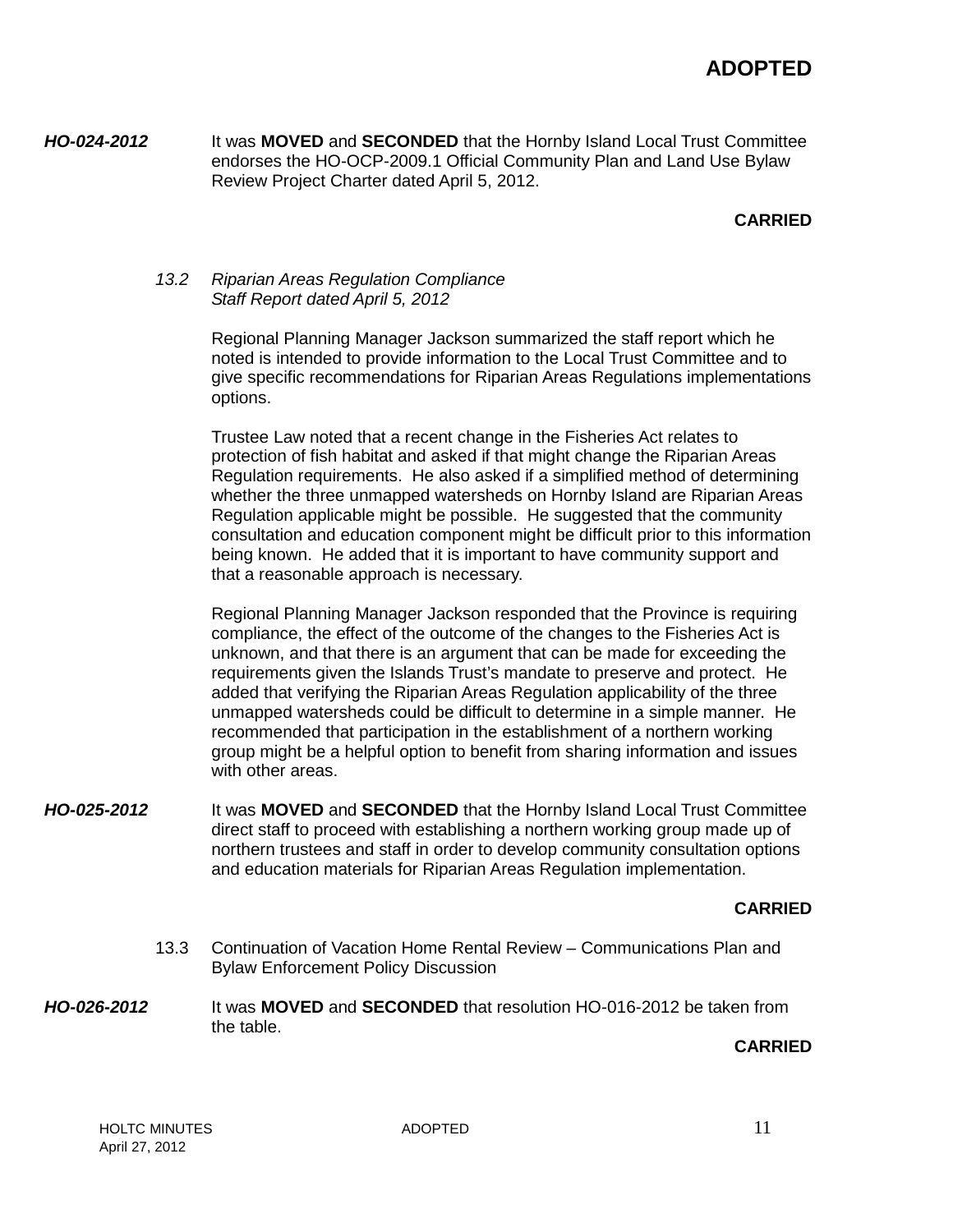After having heard more discussion of the issue of vacation home rental regulations, the Local Trust Committee indicated it's willingness to reconsider the motion.

*HO-016-2012* It was **MOVED** and **SECONDED** that the draft Bylaw Enforcement Policy submitted by Trustee Law dated April 10, 2012 be referred to the Bylaw Enforcement Coordinator as a starting point for providing recommendations to the Hornby Island Local Trust Committee at its next meeting with the following addition: adding to the draft policy No. 2. after "dwelling unit" the following words "and/or with excessive occupation levels".

# **CARRIED**

#### **14. REPORTS**

- *14.1 Work Program Reports*
	- *14.1.1 Draft Annual Work Program Summary Report*

The draft Annual Work Program summary report was reviewed.

*HO-027-2012* It was **MOVED** and **SECONDED** that the draft Annual Report for the Hornby Island Local Trust Committee be approved and forwarded to the Director of Local Planning Services.

#### **CARRIED**

*14.1.2 Top Priorities Report and Projects List Report dated April 11, 2012*

Planner Zupanec indicated that there were no changes or updates to the report and there was no further discussion.

*14.2 Applications Log Report dated April 11, 2012*

> Planner Zupanec provided updates to the Applications Log and responded to inquiries from the Trustees.

- *14.3 Trustee and Local Expenses*
	- *14.3.1 Expenses posted to March 31, 2012*

The expenses posted to January 23, 2012 were reviewed.

*14.3.2 Email from Cindy Shelest regarding Hornby Island LTC budget information*

The Local Trust Committee reviewed the email.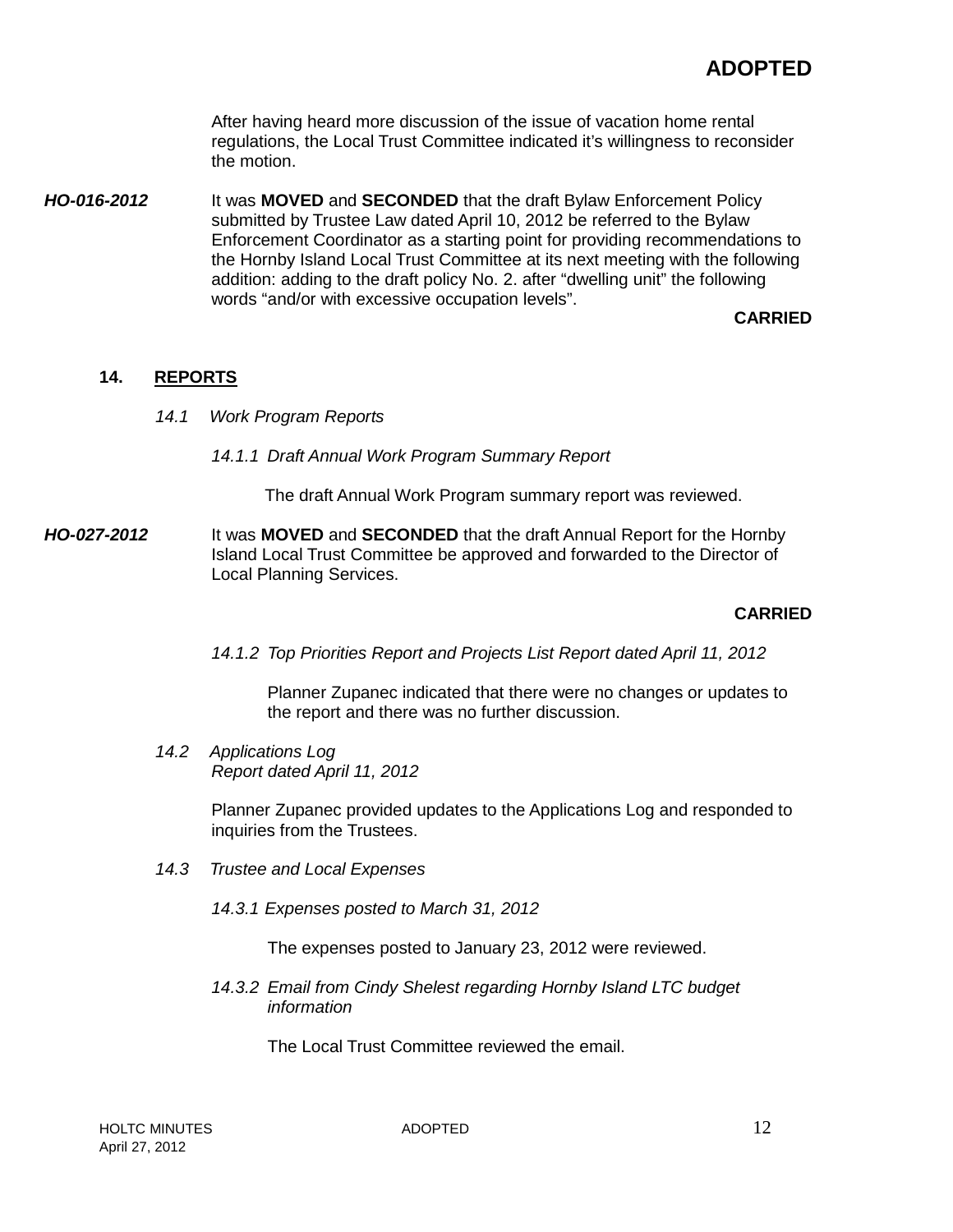# **ADOPTED**

*HO-028-2012* It was **MOVED** and **SECONDED** that the Hornby Island Local Trust Committee adopt the Hornby Island Local Trust Committee budget amounts in the 2012/2013 expense account for fiscal 2012/2013.

#### **CARRIED**

# **15. NEW BUSINESS**

*15.1 Living on Hornby Island Brochure*

Planner Zupanec noted that the "Living on Hornby Island" brochure is outdated and offered to update it. It was recommended that the addition of the Natural Areas Protection Tax Exemption Program be included in the Islands Trust Fund box and information that the removal of material from or disturbing of the foreshore is not permitted be added to the Living by the Sea section. The distribution possibilities of the brochure were discussed.

*15.2 Funding for Electric Car Charging Stations Email dated April 5, 2012 from Marion Grau, Grants Administrator, Islands Trust*

The email was reviewed and it was the consensus that the Local Trust Committee does not see a need for an electric car charging station on Hornby Island at this time, therefore will not be applying for grant funding.

# **17. ISLANDS TRUST WEBSITE**

*17.1 Hornby Page*

The following changes were requested to the Hornby page of the website:

• Add to the K'omoks First Nation section – a link to the K'omoks First Nation website and the Agreement-in-Principle

#### **18. NEXT BUSINESS MEETING DATE**

The next meeting of the Hornby Island Local Trust Committee will take place on Friday, June 1, 2012 at 12:30 pm at New Horizons, 1765 Sollans Road, Hornby Island, BC.

A Special Meeting of the Hornby Island Local Trust Committee to be held prior to the start of the June 1, 2012 meeting was discussed with details to be determined.